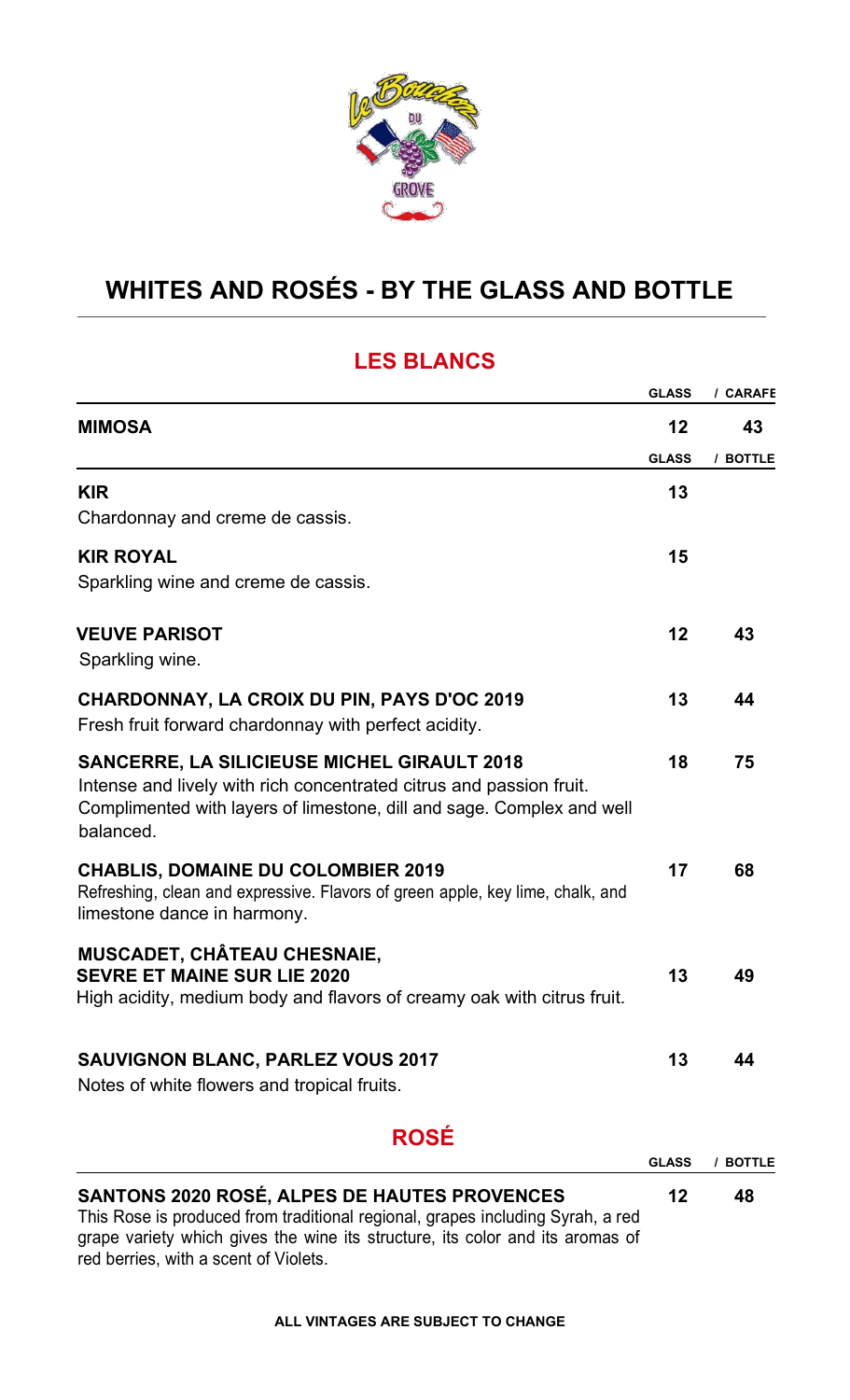

# **WHITES AND ROSÉS - BOTTLE**

## **LES BLANCS**

| POUILLY FUMÉ, LA CRAIE, LOIRE VALLEY<br>Pale yellow fruit with a pronounced bouquet of white currant. Dry, lively, and<br>fresh with well-defined fruit. From the opposite bank to Sancerre, this wine is<br>complexa, bold, and floral. | 55  |
|------------------------------------------------------------------------------------------------------------------------------------------------------------------------------------------------------------------------------------------|-----|
| <b>CHASSAGNE-MONTRACHET, VINCENT BACHELET 2016</b><br>Intense fruit, minerality, smoke and delicate toasty flavors imparted by oak<br>barrel fermentation and aging.                                                                     | 170 |
| <b>MEURSAULT, COLIN BAROLLET 2015</b><br>Wonderfully structured, with a complex nose of white flowers and fruit. Shows<br>an elegant finish complimented by nutty tones on the palate.                                                   | 115 |
| <b>POUILLY FUISSÉ, R DUTOIT "LES VIEILLES VIGNES" 2018</b><br>The harvest is done by hand when the grapes are at their best. The wine goes<br>directly into thermos-regulated tanks to begin fermentation.                               | 100 |
| SAUTERNES 1ER GRAND CRU CLASSE CHT DE RAYNE VIGNEAU<br>WS 92 375 ml 2005<br>80% Semillon, 20% Sauvignon Blanc<br>The color is gold with notes of exotic fruits and marmalade.                                                            | 90  |

## **ROSÉ**

| CHÂTEAU MINUTY, CÔTES DE PROVENCE ROSÉ ET OR 2017                  | 120 |
|--------------------------------------------------------------------|-----|
| Pale with crystal reflections, intense aromas of citrus fruits and |     |
| white flowers.                                                     |     |
| Complex with an intense freshness and finesse which offers pink    |     |
| grapefruit and white peach.                                        |     |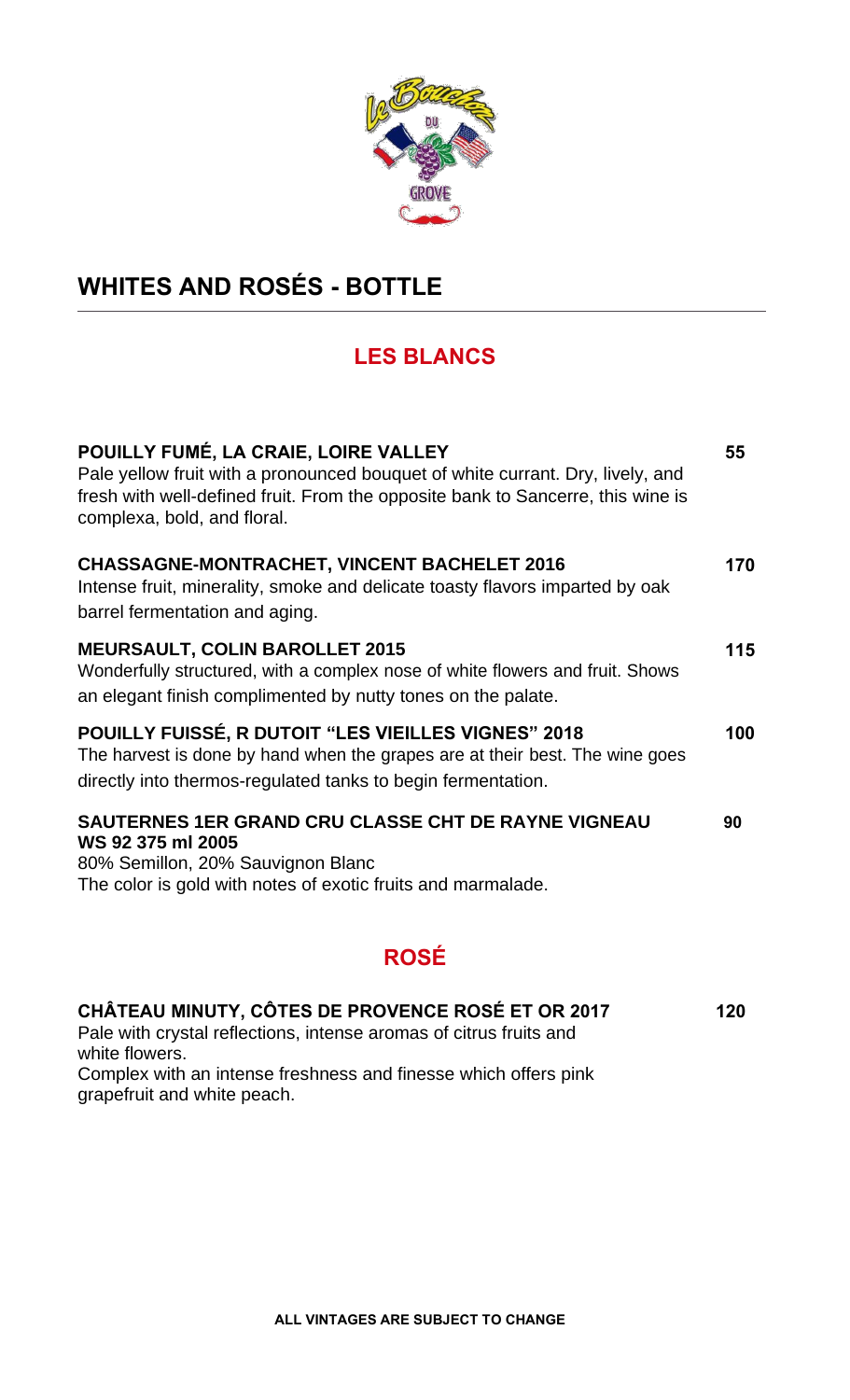

# **REDS - BY THE GLASS AND BOTTLE**

## **RHÔNE ET SUD DE LA FRANCE GRENACHE, SYRAH, AND MALBEC**

|                                                                                                                                                                                                                               | <b>GLASS</b> | / BOTTLE |
|-------------------------------------------------------------------------------------------------------------------------------------------------------------------------------------------------------------------------------|--------------|----------|
| <b>CÔTES DU RHÔNE, GUIGAL 2017</b><br>Ripe plum and red currant with notes of licorice and roasted herbs.                                                                                                                     | 14           | 55       |
| <b>CABERNET SAUVIGNON, O BY CLAUDE VIALADE - organic wine</b><br>Red currant and cherry aromas with flavors of black cherry and hint of<br>chocolate. Well-structured with a good finish.                                     | 13           | 44       |
| <b>MERLOT, LA CROIX DU PIN PAYS D'OC 2020</b><br>Tobacco and licorice with roasted plum.                                                                                                                                      | 13           | 44       |
| <b>CORSICA, LE CHAPEAU PINOT NOIR 2019</b><br>This wine comes from Corsica, a Mediterranean island in the south of France.<br>A land of sun, beauty and passion: where the people are known for hospitality<br>and tradition. |              | 43       |
| <b>MALBEC, LES COMTES DE CAHORS, CAHORS 2019</b><br>Powerful tannins and equally powerful juicy ripe red and black fruit. Lush and<br>hedonistic.                                                                             | 14           | 55       |

## **BORDEAUX**

|                                                                                                                                                                                                                                                                            | <b>GLASS</b> | <b>BOTTLE</b> |
|----------------------------------------------------------------------------------------------------------------------------------------------------------------------------------------------------------------------------------------------------------------------------|--------------|---------------|
| <b>CHATEAU VIEUX CANTENAC 2019, SAINT EMILION GRAND CRU</b><br>Elegant structure on the palate, which displays a medley of licorice and<br>mineral overtones. Smooth, round, and well-balanced.                                                                            | 18           | 75            |
| <b>CHATEAU GLORIA 2014</b><br><b>APPELLATION ST JULIEN, BORDEAUX, FRANCE</b><br>Richly spicy with swatches of black fruit and dark tannins, this powerful<br>wine also shows great elegance. Juicy fruits shine through the structure to<br>give a wine with a good future |              | 190           |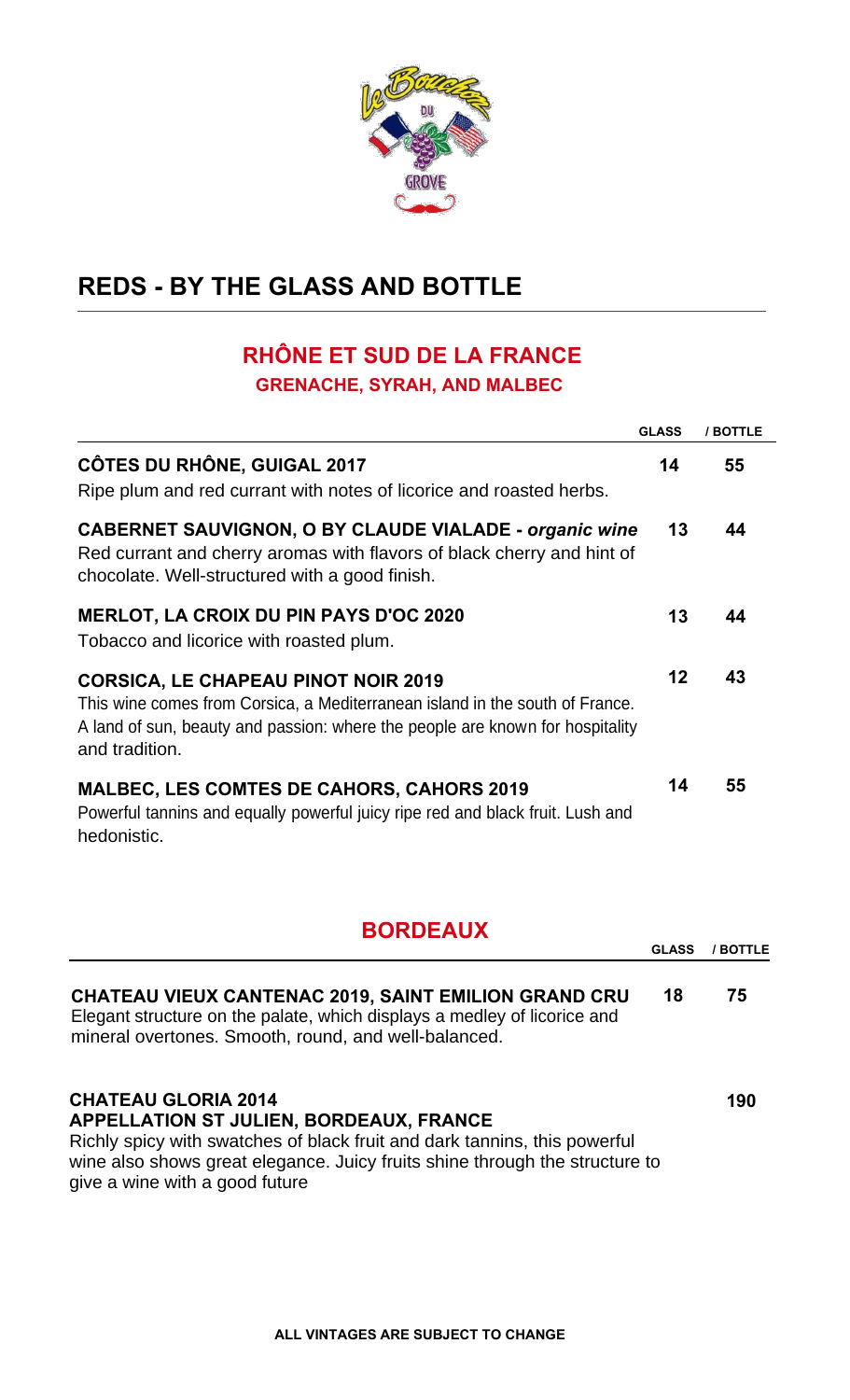

# **REDS - BOTTLE**

### **BORDEAUX**

| <b>GRAVES, CHÂTEAU FAGES 2018</b><br>Elegant structure and complex, red currant and plum fruit balanced with cedar<br>bay leaf.                                      | 60  |
|----------------------------------------------------------------------------------------------------------------------------------------------------------------------|-----|
| <b>CHATEAU L'ERMITAGE DE BEL-AIR 2018</b><br><b>POMEROL</b><br>Medium to full-bodied, it has a solid structure of ripe, rounded tannins and<br>impressive freshness. | 117 |
| <b>BOURGOGNE ROUGES</b>                                                                                                                                              |     |
| <b>BROUILLY, DOMAINE COMTE DE MONSPEY - CUVEE TRADITION</b><br>Deep ruby color. Aromas of fresh strawberries and prunes. Supple texture.                             | 52  |
| POMMARD, DOMAINE GERMAIN PÈRE & FILS 2019<br>Spicy and herbaceous with abundant red fruits and solid tannin structure.                                               | 127 |
| <b>GEVREY- CHAMBERTIN. CLOS PRIEUR 2020</b>                                                                                                                          | 140 |

Red boasts cherry, black currant, graphite and earth notes.

# **RHÔNE ET SUD DE LA FRANCE**

### **GRENACHE, SYRAH, AND MALBEC**

| <b>CHÂTEAUNEUF DU PAPE, DOMAINE BARVILLE 2018</b><br>Tobacco and licorice with roasted plum, cherry, and meat note.                                        | 100 |
|------------------------------------------------------------------------------------------------------------------------------------------------------------|-----|
| CÔTE-RÔTIE GUIGAL, BRUNE ET BLONDE 2015<br>Nose of herbs, leather, and blackberry. Medium-light body with pure, refined<br>flavors.                        | 168 |
| GIGONDAS, VIEUX CLOCHER NOBLES TERRASSES 2018<br>The bouquet has a mild black berry aroma topped with dust, pepper.<br>There is a hint of crème de menthe. | 89  |